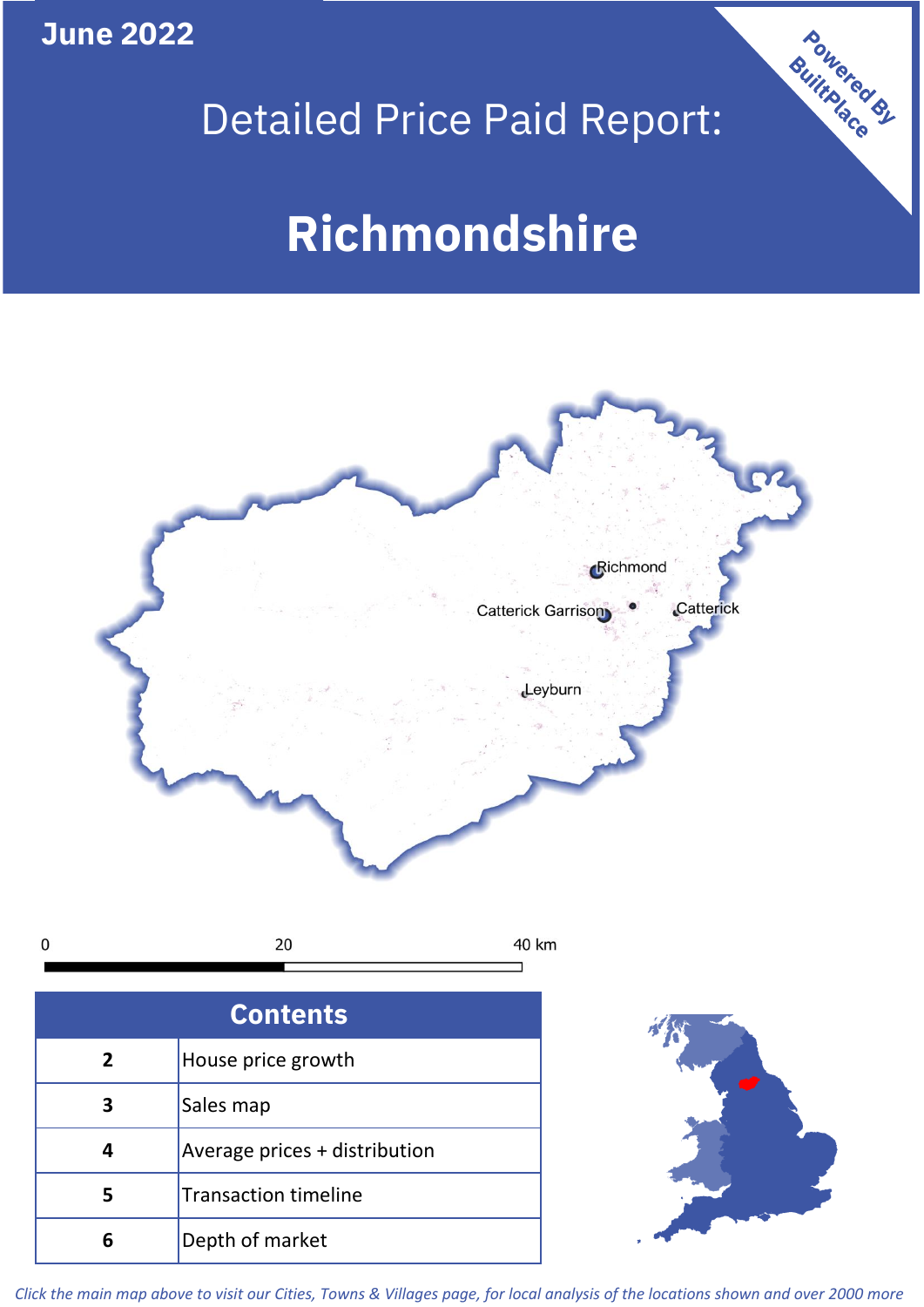## **Headline Data**

|                     | <b>Current level</b> | 3 month  | <b>Annual</b> | 5 year  | 10 year |
|---------------------|----------------------|----------|---------------|---------|---------|
| <b>House prices</b> | £255,651             | 1.9%     | 9.5%          | 31.7%   | 43.3%   |
| <b>Transactions</b> | 734                  | $-10.4%$ | 8.7%          | $-4.1%$ | 48.0%   |

# **House Price Growth (April 2022 data)**

#### *Annual Change in House Prices*



House prices in Richmondshire grew by 9.5% in the 12 months to April 2022 (based on 3-month smoothed data). By comparison national house prices grew by 10.7% and prices in Yorkshire and The Humber grew by 10.0% over the same period.

Richmondshire house prices are now 24.3% above their previous peak in 2007, compared to +33.2% for Yorkshire and The Humber and +52.9% across England.



#### *Year-To-Date Change in House Prices, December to April*

Local prices have grown by 2.6% in 2022 so far, compared to growth of 3.0% over the same period last year.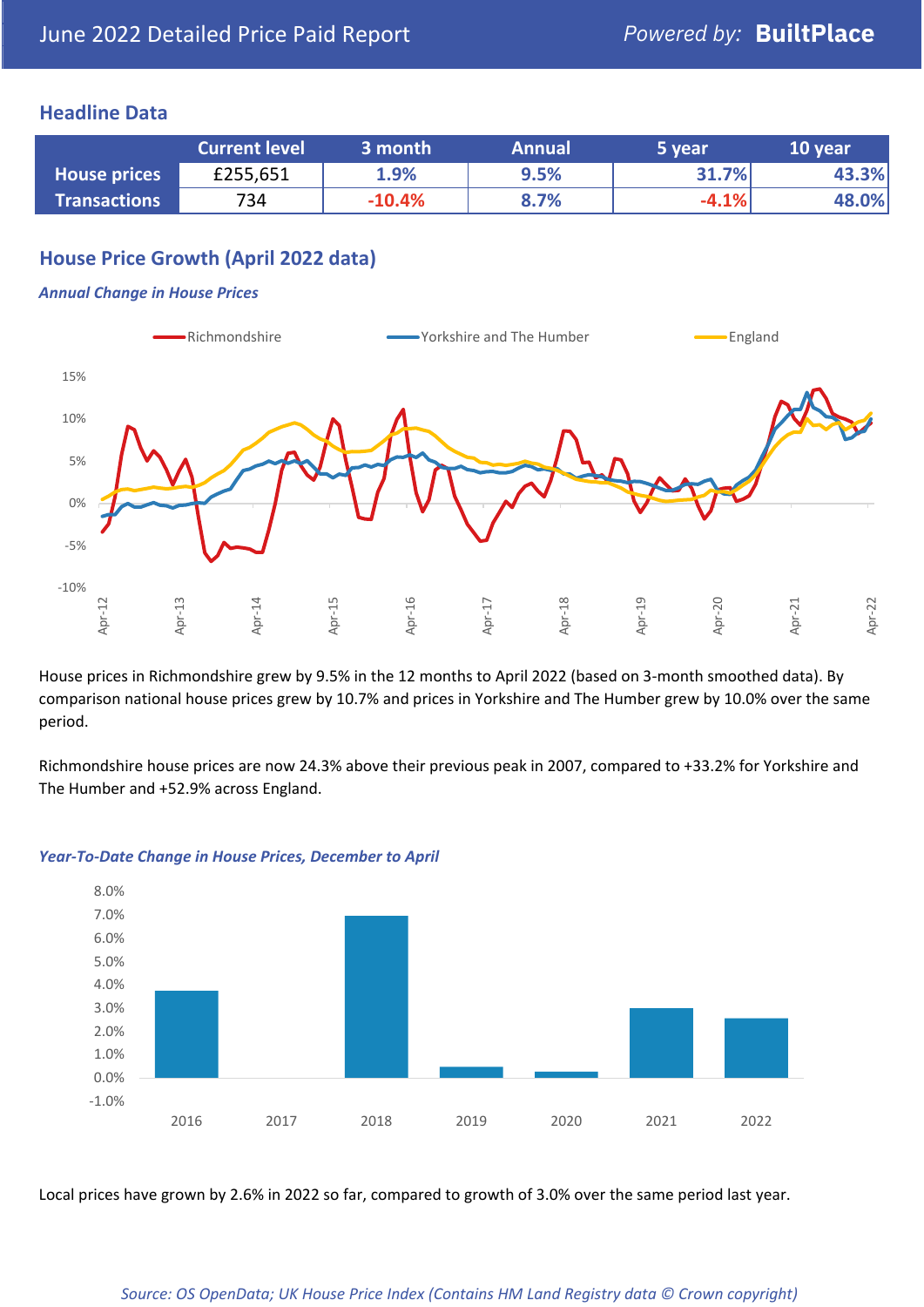# **House Price Map**

#### *12 months to April 2022*



*Each point is one postcode, coloured by the average value relative to all sales in this local authority (price bands are LA-specific quintiles).*

**Map Key**

| Min      | <b>Max</b> |                            |
|----------|------------|----------------------------|
| Up to    | £159,000   | 1st quintile / lowest 20%  |
| £159,000 | £208,000   | 2nd quintile               |
| £208,000 | £269,000   | 3rd quintile               |
| £269,000 | £370,000   | 4th quintile               |
| £370,000 | and over   | 5th quintile / highest 20% |

#### *Source: OS OpenData; UK House Price Index (Contains HM Land Registry data © Crown copyright)*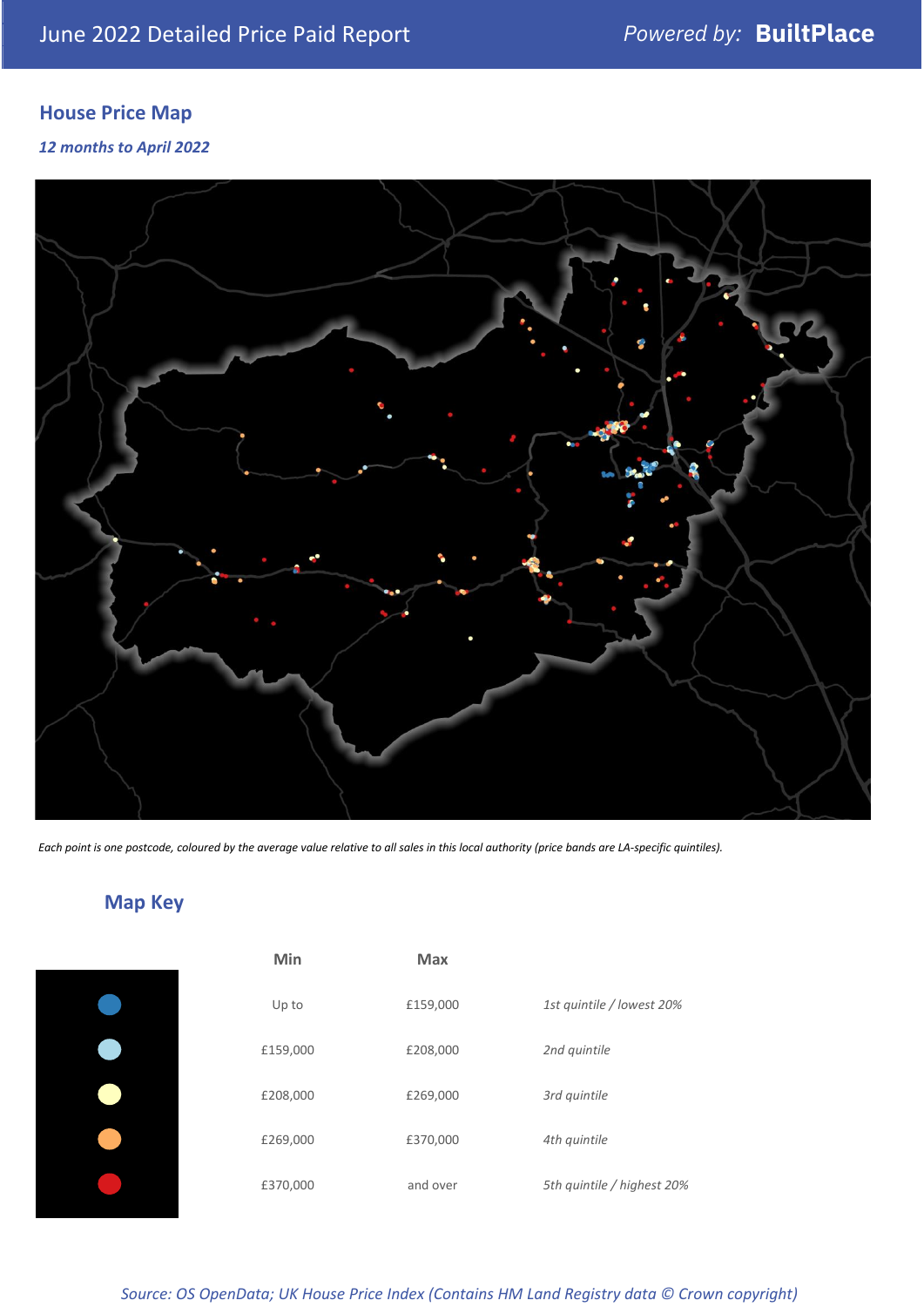# **Average House Price by Property Type**

#### *12 months to April 2022*



|                 | <b>New</b>           | <b>Second hand</b> |  |
|-----------------|----------------------|--------------------|--|
| <b>Flat</b>     | No recorded<br>sales | £182,676           |  |
| <b>Terraced</b> | No recorded<br>sales | £214,810           |  |
| Semi-detached   | No recorded<br>sales | £235,443           |  |
| <b>Detached</b> | No recorded<br>sales | £393,683           |  |

# **House Price Distribution by Year**

*All properties, by price band and calendar year (2020 = year to date)*

|                    | 1997 | 2002 | 2007 | 2012 | 2017 | 2019 | 2020 |
|--------------------|------|------|------|------|------|------|------|
| <b>Under £100k</b> | 80%  | 53%  | 4%   | 7%   | 5%   | 3%   | 5%   |
| £100-200k          | 19%  | 37%  | 53%  | 51%  | 50%  | 36%  | 31%  |
| E200-300k          | 1%   | 8%   | 24%  | 27%  | 28%  | 29%  | 30%  |
| £300-400k          | 0%   | 1%   | 10%  | 9%   | 10%  | 16%  | 18%  |
| £400-500k          | 0%   | 0%   | 5%   | 4%   | 4%   | 7%   | 8%   |
| <b>£500k-1m</b>    | 0%   | 0%   | 4%   | 2%   | 2%   | 8%   | 8%   |
| £1-2m              | 0%   | 0%   | 0%   | 0%   | 0%   | 0%   | 0%   |
| <b>Over £2m</b>    | 0%   | 0%   | 0%   | 0%   | 0%   | 0%   | 0%   |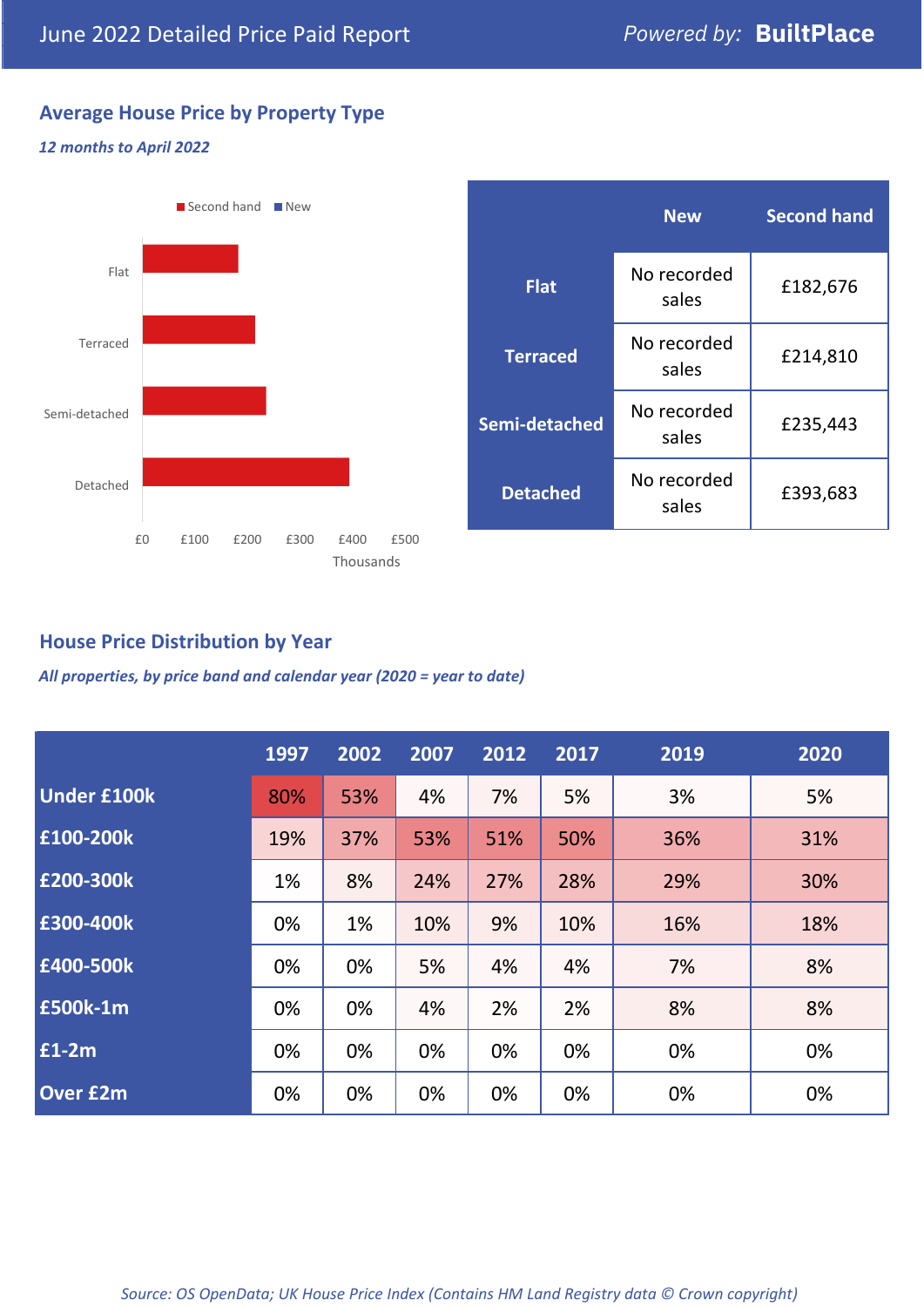# **Transactions (February 2022 data)**

*Annual Transactions, Indexed (2001-05 average = 100)*



There were 734 transactions in Richmondshire during the 12 months to February 2022. This is 68% of the average from 2001-05 and suggests activity is significantly below pre-downturn levels.

Transactions in Richmondshire have grown by 1.8% since 2014, compared to changes of -0.1% for Yorkshire and The Humber and -7.7% for England.



#### *Cash and New Build Sales as % of Total, by Year*

*Note: The data on this page EXCLUDES transactions identified as transfers under a power of sale/repossessions, buy-to-lets (where they can be identified by a mortgage), and transfers to non-private individuals - i.e. it comprises only Land Registry 'A' data.*